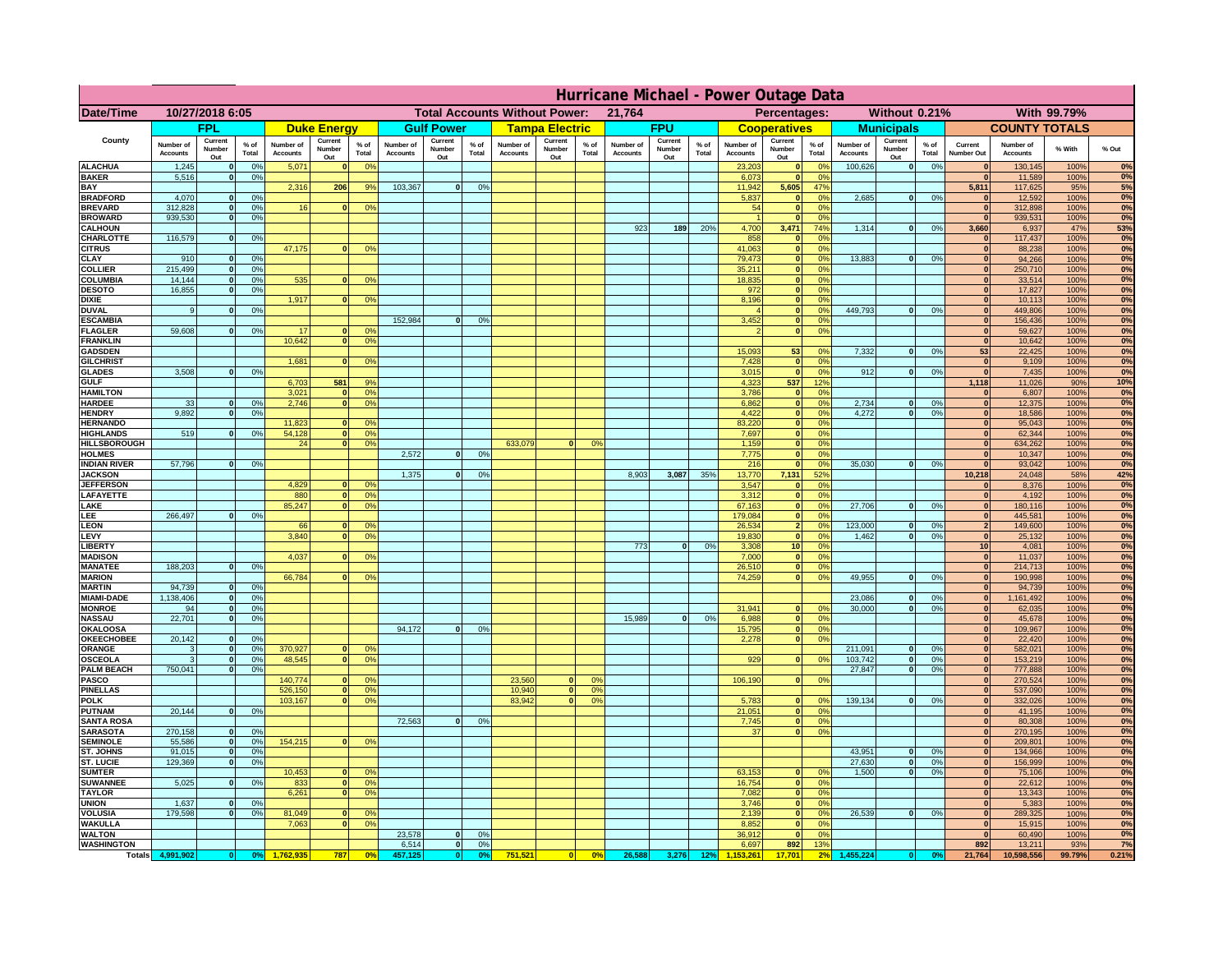# 10/27/2018 6:05 AM Hurricane Michael

| West Florida Electric Cooperative, Inc.<br><b>JACKSON</b><br>13,723<br>7,084<br>51.62%<br>>5 days<br>Gulf Coast Electric Cooperative, Inc.<br>BAY<br>11,942<br>5,605<br>46.94%<br>>5 days<br><b>JACKSON</b><br>8,903<br>3,087<br>34.67%<br>>5 days<br>Florida Public Utilities Corporation<br>2,852<br>1,961<br>68.76%<br>>5 days<br>West Florida Electric Cooperative, Inc.<br>CALHOUN<br>Gulf Coast Electric Cooperative, Inc.<br><b>CALHOUN</b><br>1,848<br>1,510<br>81.71%<br>>5 days<br>783<br>West Florida Electric Cooperative, Inc.<br>WASHINGTON<br>4,260<br>18.38%<br>>5 days<br><b>GULF</b><br>6,703<br>581<br>8.67%<br>TBD<br>Duke Energy<br>537<br>Gulf Coast Electric Cooperative, Inc.<br><b>GULF</b><br>4,323<br>12.42%<br>>5 days<br>BAY<br>206<br>8.89%<br>TBD<br>2,316<br>Duke Energy<br>Florida Public Utilities Corporation<br>CALHOUN<br>923<br>189<br>20.48%<br>>5 days<br>2,437<br>109<br>4.47%<br>Gulf Coast Electric Cooperative, Inc.<br><b>WASHINGTON</b><br>>5 days<br>72<br>GADSDEN<br>15,093<br>53<br>0.35%<br>Talquin Electric Cooperative, Inc.<br>47<br>47<br>100.00%<br>>5 days<br>Gulf Coast Electric Cooperative, Inc.<br><b>JACKSON</b><br>3,308<br>10<br>0.30%<br>LIBERTY<br>>5 days<br>Talquin Electric Cooperative, Inc.<br>$\overline{2}$<br><b>LEON</b><br>26,534<br>0.01%<br>48<br>Talquin Electric Cooperative, Inc.<br>$\mathbf 0$<br><b>ALACHUA</b><br>875<br>0.00%<br><b>TBD</b><br>Central Florida Electric Cooperative<br>$\mathbf 0$<br><b>DIXIE</b><br>0.00%<br><b>TBD</b><br>7,595<br>Central Florida Electric Cooperative<br>$\pmb{0}$<br>Central Florida Electric Cooperative<br><b>GILCHRIST</b><br>7,424<br>0.00%<br>Restored<br>$\mathbf 0$<br>9<br>TBD<br>0.00%<br>Central Florida Electric Cooperative<br>LAFAYETTE<br>$\pmb{0}$<br>LEVY<br>17,513<br>0.00%<br>Restored<br>Central Florida Electric Cooperative<br>9<br>$\mathbf 0$<br>0.00%<br>TBD<br><b>MARION</b><br>Central Florida Electric Cooperative<br>$\pmb{0}$<br>0.00%<br>GADSDEN<br>1,173<br>Restored<br>Chattahoochee Electric<br>293<br>$\mathbf 0$<br><b>HOLMES</b><br>0.00%<br>Restored<br>Choctawhatchee Electric Cooperative<br>0<br><b>OKALOOSA</b><br>15,795<br>0.00%<br>Restored<br>Choctawhatchee Electric Cooperative<br>201<br>$\mathbf 0$<br>0.00%<br>Restored<br>Choctawhatchee Electric Cooperative<br><b>SANTA ROSA</b><br>$\pmb{0}$<br>Choctawhatchee Electric Cooperative<br><b>WALTON</b><br>36,812<br>0.00%<br>Restored<br>$\mathbf 0$<br>4,426<br>0.00%<br>TBD<br>City of Alachua<br><b>ALACHUA</b><br><b>POLK</b><br>0<br>TBD<br>City of Bartow<br>11,790<br>0.00%<br>$\mathbf{0}$<br>0.00%<br>City of Blountstown<br><b>CALHOUN</b><br>1,314<br>Restored<br>0<br>0.00%<br>City of Bushnell<br><b>SUMTER</b><br>1,500<br><b>TBD</b><br>$\mathbf 0$<br><b>HENDRY</b><br>4,272<br>0.00%<br><b>TBD</b><br>City of Clewiston<br>0<br><b>TBD</b><br>City of Fort Meade<br><b>POLK</b><br>2,379<br>0.00%<br>$\mathbf 0$<br>0.00%<br>City of Havana<br><b>GADSDEN</b><br>1,391<br>Restored<br>LAKE<br>$\pmb{0}$<br>City of Leesburg<br>22,000<br>0.00%<br><b>TBD</b><br>$\mathbf 0$<br>0.00%<br><b>GLADES</b><br>912<br><b>TBD</b><br>City of Moore Haven<br>$\pmb{0}$<br>LAKE<br>5,706<br>0.00%<br>TBD<br>City of Mount Dora<br>$\mathbf 0$<br>0.00%<br><b>TBD</b><br><b>ALACHUA</b><br>1,727<br>City of Newberry<br>$\pmb{0}$<br>0.00%<br>City of Quincy<br>GADSDEN<br>4,768<br>Restored<br>$\mathbf 0$<br>City of Starke<br><b>BRADFORD</b><br>2,685<br>0.00%<br>TBD<br>0<br>City of Tallahassee<br>LEON<br>0.00%<br>123,000<br>Restored<br>$\mathbf 0$<br>0.00%<br>City of Vero Beach<br><b>INDIAN RIVER</b><br>35,030<br><b>TBD</b><br>$\mathbf 0$<br>City of Wauchula<br>HARDEE<br>2,734<br>0.00%<br><b>TBD</b><br>LEVY<br>$\mathbf 0$<br>0.00%<br>City of Williston<br>1,462<br><b>TBD</b><br>0<br>City of Winter Park<br>ORANGE<br>13,941<br>0.00%<br>TBD<br>$\mathbf 0$<br>0.00%<br>Clay Electric Cooperative<br><b>ALACHUA</b><br>22,328<br><b>TBD</b><br>Clay Electric Cooperative<br><b>BAKER</b><br>2,476<br>0<br>0.00%<br><b>TBD</b><br>$\pmb{0}$<br>Clay Electric Cooperative<br><b>BRADFORD</b><br>5,837<br>0.00%<br><b>TBD</b><br>0<br>Clay Electric Cooperative<br><b>CLAY</b><br>79,473<br>0.00%<br><b>TBD</b><br><b>COLUMBIA</b><br>$\pmb{0}$<br>0.00%<br>Clay Electric Cooperative<br>16,922<br><b>TBD</b><br>$\pmb{0}$<br>0.00%<br>Clay Electric Cooperative<br><b>DUVAL</b><br>4<br><b>TBD</b><br>$\mathbf 2$<br>$\pmb{0}$<br>0.00%<br>Clay Electric Cooperative<br><b>FLAGLER</b><br><b>TBD</b><br>0<br>Clay Electric Cooperative<br>4<br>0.00%<br>TBD<br><b>GILCHRIST</b><br>$\pmb{0}$<br>Clay Electric Cooperative<br>LAKE<br>2,239<br>0.00%<br><b>TBD</b><br>LEVY<br>0<br>0.00%<br>Clay Electric Cooperative<br>712<br><b>TBD</b><br>$\pmb{0}$<br>Clay Electric Cooperative<br><b>MARION</b><br>16,301<br>0.00%<br><b>TBD</b><br>0<br>0.00%<br>TBD<br>Clay Electric Cooperative<br>PUTNAM<br>21,051<br>5<br>$\pmb{0}$<br>Clay Electric Cooperative<br>SUWANNEE<br>0.00%<br><b>TBD</b><br>0<br>Clay Electric Cooperative<br>3,746<br>0.00%<br><b>TBD</b><br><b>UNION</b><br>$\pmb{0}$<br>0.00%<br>TBD<br>Clay Electric Cooperative<br><b>VOLUSIA</b><br>2,139<br>0<br>5,071<br>0.00%<br>Restored<br>Duke Energy<br>ALACHUA<br>$\pmb{0}$<br>16<br><b>BREVARD</b><br>0.00%<br>Restored<br>Duke Energy<br>0<br>0.00%<br>Restored<br><b>CITRUS</b><br>47,175<br>Duke Energy<br>$\pmb{0}$<br><b>COLUMBIA</b><br>535<br>0.00%<br>Restored<br><b>Duke Energy</b><br>0<br>0.00%<br><b>DIXIE</b><br>1,917<br>Restored<br>Duke Energy<br>0<br><b>FLAGLER</b><br>17<br>0.00%<br>Restored<br>Duke Energy<br>0<br><b>FRANKLIN</b><br>10,642<br>0.00%<br>Restored<br>Duke Energy<br>$\pmb{0}$<br>0.00%<br>Restored<br><b>GILCHRIST</b><br>1,681<br>Duke Energy<br>Duke Energy<br><b>HAMILTON</b><br>3,021<br>0<br>0.00%<br>Restored<br>$\pmb{0}$<br>HARDEE<br>2,746<br>0.00%<br>Duke Energy<br>Restored | <b>Power Provider</b> | <b>County</b> | <b>Number of Customers</b> | <b>Current Number Out</b> | <b>Outage Percentage</b> | <b>Estimated Restore Time</b> |
|-------------------------------------------------------------------------------------------------------------------------------------------------------------------------------------------------------------------------------------------------------------------------------------------------------------------------------------------------------------------------------------------------------------------------------------------------------------------------------------------------------------------------------------------------------------------------------------------------------------------------------------------------------------------------------------------------------------------------------------------------------------------------------------------------------------------------------------------------------------------------------------------------------------------------------------------------------------------------------------------------------------------------------------------------------------------------------------------------------------------------------------------------------------------------------------------------------------------------------------------------------------------------------------------------------------------------------------------------------------------------------------------------------------------------------------------------------------------------------------------------------------------------------------------------------------------------------------------------------------------------------------------------------------------------------------------------------------------------------------------------------------------------------------------------------------------------------------------------------------------------------------------------------------------------------------------------------------------------------------------------------------------------------------------------------------------------------------------------------------------------------------------------------------------------------------------------------------------------------------------------------------------------------------------------------------------------------------------------------------------------------------------------------------------------------------------------------------------------------------------------------------------------------------------------------------------------------------------------------------------------------------------------------------------------------------------------------------------------------------------------------------------------------------------------------------------------------------------------------------------------------------------------------------------------------------------------------------------------------------------------------------------------------------------------------------------------------------------------------------------------------------------------------------------------------------------------------------------------------------------------------------------------------------------------------------------------------------------------------------------------------------------------------------------------------------------------------------------------------------------------------------------------------------------------------------------------------------------------------------------------------------------------------------------------------------------------------------------------------------------------------------------------------------------------------------------------------------------------------------------------------------------------------------------------------------------------------------------------------------------------------------------------------------------------------------------------------------------------------------------------------------------------------------------------------------------------------------------------------------------------------------------------------------------------------------------------------------------------------------------------------------------------------------------------------------------------------------------------------------------------------------------------------------------------------------------------------------------------------------------------------------------------------------------------------------------------------------------------------------------------------------------------------------------------------------------------------------------------------------------------------------------------------------------------------------------------------------------------------------------------------------------------------------------------------------------------------------------------------------------------------------------------------------------------------------------------------------------------------------------------------------------------------------------------------------------------------------------------------------------------------------------------------------------------------------------------------------------------------------------------------------------------------------------------------------------------------------------------------------------------------------------------------------------------------------------------------------------------------------------------------------------------------------------------------------------------------------------------------------------------------------------------------------------------------------------------------------|-----------------------|---------------|----------------------------|---------------------------|--------------------------|-------------------------------|
|                                                                                                                                                                                                                                                                                                                                                                                                                                                                                                                                                                                                                                                                                                                                                                                                                                                                                                                                                                                                                                                                                                                                                                                                                                                                                                                                                                                                                                                                                                                                                                                                                                                                                                                                                                                                                                                                                                                                                                                                                                                                                                                                                                                                                                                                                                                                                                                                                                                                                                                                                                                                                                                                                                                                                                                                                                                                                                                                                                                                                                                                                                                                                                                                                                                                                                                                                                                                                                                                                                                                                                                                                                                                                                                                                                                                                                                                                                                                                                                                                                                                                                                                                                                                                                                                                                                                                                                                                                                                                                                                                                                                                                                                                                                                                                                                                                                                                                                                                                                                                                                                                                                                                                                                                                                                                                                                                                                                                                                                                                                                                                                                                                                                                                                                                                                                                                                                                                                                                             |                       |               |                            |                           |                          |                               |
|                                                                                                                                                                                                                                                                                                                                                                                                                                                                                                                                                                                                                                                                                                                                                                                                                                                                                                                                                                                                                                                                                                                                                                                                                                                                                                                                                                                                                                                                                                                                                                                                                                                                                                                                                                                                                                                                                                                                                                                                                                                                                                                                                                                                                                                                                                                                                                                                                                                                                                                                                                                                                                                                                                                                                                                                                                                                                                                                                                                                                                                                                                                                                                                                                                                                                                                                                                                                                                                                                                                                                                                                                                                                                                                                                                                                                                                                                                                                                                                                                                                                                                                                                                                                                                                                                                                                                                                                                                                                                                                                                                                                                                                                                                                                                                                                                                                                                                                                                                                                                                                                                                                                                                                                                                                                                                                                                                                                                                                                                                                                                                                                                                                                                                                                                                                                                                                                                                                                                             |                       |               |                            |                           |                          |                               |
|                                                                                                                                                                                                                                                                                                                                                                                                                                                                                                                                                                                                                                                                                                                                                                                                                                                                                                                                                                                                                                                                                                                                                                                                                                                                                                                                                                                                                                                                                                                                                                                                                                                                                                                                                                                                                                                                                                                                                                                                                                                                                                                                                                                                                                                                                                                                                                                                                                                                                                                                                                                                                                                                                                                                                                                                                                                                                                                                                                                                                                                                                                                                                                                                                                                                                                                                                                                                                                                                                                                                                                                                                                                                                                                                                                                                                                                                                                                                                                                                                                                                                                                                                                                                                                                                                                                                                                                                                                                                                                                                                                                                                                                                                                                                                                                                                                                                                                                                                                                                                                                                                                                                                                                                                                                                                                                                                                                                                                                                                                                                                                                                                                                                                                                                                                                                                                                                                                                                                             |                       |               |                            |                           |                          |                               |
|                                                                                                                                                                                                                                                                                                                                                                                                                                                                                                                                                                                                                                                                                                                                                                                                                                                                                                                                                                                                                                                                                                                                                                                                                                                                                                                                                                                                                                                                                                                                                                                                                                                                                                                                                                                                                                                                                                                                                                                                                                                                                                                                                                                                                                                                                                                                                                                                                                                                                                                                                                                                                                                                                                                                                                                                                                                                                                                                                                                                                                                                                                                                                                                                                                                                                                                                                                                                                                                                                                                                                                                                                                                                                                                                                                                                                                                                                                                                                                                                                                                                                                                                                                                                                                                                                                                                                                                                                                                                                                                                                                                                                                                                                                                                                                                                                                                                                                                                                                                                                                                                                                                                                                                                                                                                                                                                                                                                                                                                                                                                                                                                                                                                                                                                                                                                                                                                                                                                                             |                       |               |                            |                           |                          |                               |
|                                                                                                                                                                                                                                                                                                                                                                                                                                                                                                                                                                                                                                                                                                                                                                                                                                                                                                                                                                                                                                                                                                                                                                                                                                                                                                                                                                                                                                                                                                                                                                                                                                                                                                                                                                                                                                                                                                                                                                                                                                                                                                                                                                                                                                                                                                                                                                                                                                                                                                                                                                                                                                                                                                                                                                                                                                                                                                                                                                                                                                                                                                                                                                                                                                                                                                                                                                                                                                                                                                                                                                                                                                                                                                                                                                                                                                                                                                                                                                                                                                                                                                                                                                                                                                                                                                                                                                                                                                                                                                                                                                                                                                                                                                                                                                                                                                                                                                                                                                                                                                                                                                                                                                                                                                                                                                                                                                                                                                                                                                                                                                                                                                                                                                                                                                                                                                                                                                                                                             |                       |               |                            |                           |                          |                               |
|                                                                                                                                                                                                                                                                                                                                                                                                                                                                                                                                                                                                                                                                                                                                                                                                                                                                                                                                                                                                                                                                                                                                                                                                                                                                                                                                                                                                                                                                                                                                                                                                                                                                                                                                                                                                                                                                                                                                                                                                                                                                                                                                                                                                                                                                                                                                                                                                                                                                                                                                                                                                                                                                                                                                                                                                                                                                                                                                                                                                                                                                                                                                                                                                                                                                                                                                                                                                                                                                                                                                                                                                                                                                                                                                                                                                                                                                                                                                                                                                                                                                                                                                                                                                                                                                                                                                                                                                                                                                                                                                                                                                                                                                                                                                                                                                                                                                                                                                                                                                                                                                                                                                                                                                                                                                                                                                                                                                                                                                                                                                                                                                                                                                                                                                                                                                                                                                                                                                                             |                       |               |                            |                           |                          |                               |
|                                                                                                                                                                                                                                                                                                                                                                                                                                                                                                                                                                                                                                                                                                                                                                                                                                                                                                                                                                                                                                                                                                                                                                                                                                                                                                                                                                                                                                                                                                                                                                                                                                                                                                                                                                                                                                                                                                                                                                                                                                                                                                                                                                                                                                                                                                                                                                                                                                                                                                                                                                                                                                                                                                                                                                                                                                                                                                                                                                                                                                                                                                                                                                                                                                                                                                                                                                                                                                                                                                                                                                                                                                                                                                                                                                                                                                                                                                                                                                                                                                                                                                                                                                                                                                                                                                                                                                                                                                                                                                                                                                                                                                                                                                                                                                                                                                                                                                                                                                                                                                                                                                                                                                                                                                                                                                                                                                                                                                                                                                                                                                                                                                                                                                                                                                                                                                                                                                                                                             |                       |               |                            |                           |                          |                               |
|                                                                                                                                                                                                                                                                                                                                                                                                                                                                                                                                                                                                                                                                                                                                                                                                                                                                                                                                                                                                                                                                                                                                                                                                                                                                                                                                                                                                                                                                                                                                                                                                                                                                                                                                                                                                                                                                                                                                                                                                                                                                                                                                                                                                                                                                                                                                                                                                                                                                                                                                                                                                                                                                                                                                                                                                                                                                                                                                                                                                                                                                                                                                                                                                                                                                                                                                                                                                                                                                                                                                                                                                                                                                                                                                                                                                                                                                                                                                                                                                                                                                                                                                                                                                                                                                                                                                                                                                                                                                                                                                                                                                                                                                                                                                                                                                                                                                                                                                                                                                                                                                                                                                                                                                                                                                                                                                                                                                                                                                                                                                                                                                                                                                                                                                                                                                                                                                                                                                                             |                       |               |                            |                           |                          |                               |
|                                                                                                                                                                                                                                                                                                                                                                                                                                                                                                                                                                                                                                                                                                                                                                                                                                                                                                                                                                                                                                                                                                                                                                                                                                                                                                                                                                                                                                                                                                                                                                                                                                                                                                                                                                                                                                                                                                                                                                                                                                                                                                                                                                                                                                                                                                                                                                                                                                                                                                                                                                                                                                                                                                                                                                                                                                                                                                                                                                                                                                                                                                                                                                                                                                                                                                                                                                                                                                                                                                                                                                                                                                                                                                                                                                                                                                                                                                                                                                                                                                                                                                                                                                                                                                                                                                                                                                                                                                                                                                                                                                                                                                                                                                                                                                                                                                                                                                                                                                                                                                                                                                                                                                                                                                                                                                                                                                                                                                                                                                                                                                                                                                                                                                                                                                                                                                                                                                                                                             |                       |               |                            |                           |                          |                               |
|                                                                                                                                                                                                                                                                                                                                                                                                                                                                                                                                                                                                                                                                                                                                                                                                                                                                                                                                                                                                                                                                                                                                                                                                                                                                                                                                                                                                                                                                                                                                                                                                                                                                                                                                                                                                                                                                                                                                                                                                                                                                                                                                                                                                                                                                                                                                                                                                                                                                                                                                                                                                                                                                                                                                                                                                                                                                                                                                                                                                                                                                                                                                                                                                                                                                                                                                                                                                                                                                                                                                                                                                                                                                                                                                                                                                                                                                                                                                                                                                                                                                                                                                                                                                                                                                                                                                                                                                                                                                                                                                                                                                                                                                                                                                                                                                                                                                                                                                                                                                                                                                                                                                                                                                                                                                                                                                                                                                                                                                                                                                                                                                                                                                                                                                                                                                                                                                                                                                                             |                       |               |                            |                           |                          |                               |
|                                                                                                                                                                                                                                                                                                                                                                                                                                                                                                                                                                                                                                                                                                                                                                                                                                                                                                                                                                                                                                                                                                                                                                                                                                                                                                                                                                                                                                                                                                                                                                                                                                                                                                                                                                                                                                                                                                                                                                                                                                                                                                                                                                                                                                                                                                                                                                                                                                                                                                                                                                                                                                                                                                                                                                                                                                                                                                                                                                                                                                                                                                                                                                                                                                                                                                                                                                                                                                                                                                                                                                                                                                                                                                                                                                                                                                                                                                                                                                                                                                                                                                                                                                                                                                                                                                                                                                                                                                                                                                                                                                                                                                                                                                                                                                                                                                                                                                                                                                                                                                                                                                                                                                                                                                                                                                                                                                                                                                                                                                                                                                                                                                                                                                                                                                                                                                                                                                                                                             |                       |               |                            |                           |                          |                               |
|                                                                                                                                                                                                                                                                                                                                                                                                                                                                                                                                                                                                                                                                                                                                                                                                                                                                                                                                                                                                                                                                                                                                                                                                                                                                                                                                                                                                                                                                                                                                                                                                                                                                                                                                                                                                                                                                                                                                                                                                                                                                                                                                                                                                                                                                                                                                                                                                                                                                                                                                                                                                                                                                                                                                                                                                                                                                                                                                                                                                                                                                                                                                                                                                                                                                                                                                                                                                                                                                                                                                                                                                                                                                                                                                                                                                                                                                                                                                                                                                                                                                                                                                                                                                                                                                                                                                                                                                                                                                                                                                                                                                                                                                                                                                                                                                                                                                                                                                                                                                                                                                                                                                                                                                                                                                                                                                                                                                                                                                                                                                                                                                                                                                                                                                                                                                                                                                                                                                                             |                       |               |                            |                           |                          |                               |
|                                                                                                                                                                                                                                                                                                                                                                                                                                                                                                                                                                                                                                                                                                                                                                                                                                                                                                                                                                                                                                                                                                                                                                                                                                                                                                                                                                                                                                                                                                                                                                                                                                                                                                                                                                                                                                                                                                                                                                                                                                                                                                                                                                                                                                                                                                                                                                                                                                                                                                                                                                                                                                                                                                                                                                                                                                                                                                                                                                                                                                                                                                                                                                                                                                                                                                                                                                                                                                                                                                                                                                                                                                                                                                                                                                                                                                                                                                                                                                                                                                                                                                                                                                                                                                                                                                                                                                                                                                                                                                                                                                                                                                                                                                                                                                                                                                                                                                                                                                                                                                                                                                                                                                                                                                                                                                                                                                                                                                                                                                                                                                                                                                                                                                                                                                                                                                                                                                                                                             |                       |               |                            |                           |                          |                               |
|                                                                                                                                                                                                                                                                                                                                                                                                                                                                                                                                                                                                                                                                                                                                                                                                                                                                                                                                                                                                                                                                                                                                                                                                                                                                                                                                                                                                                                                                                                                                                                                                                                                                                                                                                                                                                                                                                                                                                                                                                                                                                                                                                                                                                                                                                                                                                                                                                                                                                                                                                                                                                                                                                                                                                                                                                                                                                                                                                                                                                                                                                                                                                                                                                                                                                                                                                                                                                                                                                                                                                                                                                                                                                                                                                                                                                                                                                                                                                                                                                                                                                                                                                                                                                                                                                                                                                                                                                                                                                                                                                                                                                                                                                                                                                                                                                                                                                                                                                                                                                                                                                                                                                                                                                                                                                                                                                                                                                                                                                                                                                                                                                                                                                                                                                                                                                                                                                                                                                             |                       |               |                            |                           |                          |                               |
|                                                                                                                                                                                                                                                                                                                                                                                                                                                                                                                                                                                                                                                                                                                                                                                                                                                                                                                                                                                                                                                                                                                                                                                                                                                                                                                                                                                                                                                                                                                                                                                                                                                                                                                                                                                                                                                                                                                                                                                                                                                                                                                                                                                                                                                                                                                                                                                                                                                                                                                                                                                                                                                                                                                                                                                                                                                                                                                                                                                                                                                                                                                                                                                                                                                                                                                                                                                                                                                                                                                                                                                                                                                                                                                                                                                                                                                                                                                                                                                                                                                                                                                                                                                                                                                                                                                                                                                                                                                                                                                                                                                                                                                                                                                                                                                                                                                                                                                                                                                                                                                                                                                                                                                                                                                                                                                                                                                                                                                                                                                                                                                                                                                                                                                                                                                                                                                                                                                                                             |                       |               |                            |                           |                          |                               |
|                                                                                                                                                                                                                                                                                                                                                                                                                                                                                                                                                                                                                                                                                                                                                                                                                                                                                                                                                                                                                                                                                                                                                                                                                                                                                                                                                                                                                                                                                                                                                                                                                                                                                                                                                                                                                                                                                                                                                                                                                                                                                                                                                                                                                                                                                                                                                                                                                                                                                                                                                                                                                                                                                                                                                                                                                                                                                                                                                                                                                                                                                                                                                                                                                                                                                                                                                                                                                                                                                                                                                                                                                                                                                                                                                                                                                                                                                                                                                                                                                                                                                                                                                                                                                                                                                                                                                                                                                                                                                                                                                                                                                                                                                                                                                                                                                                                                                                                                                                                                                                                                                                                                                                                                                                                                                                                                                                                                                                                                                                                                                                                                                                                                                                                                                                                                                                                                                                                                                             |                       |               |                            |                           |                          |                               |
|                                                                                                                                                                                                                                                                                                                                                                                                                                                                                                                                                                                                                                                                                                                                                                                                                                                                                                                                                                                                                                                                                                                                                                                                                                                                                                                                                                                                                                                                                                                                                                                                                                                                                                                                                                                                                                                                                                                                                                                                                                                                                                                                                                                                                                                                                                                                                                                                                                                                                                                                                                                                                                                                                                                                                                                                                                                                                                                                                                                                                                                                                                                                                                                                                                                                                                                                                                                                                                                                                                                                                                                                                                                                                                                                                                                                                                                                                                                                                                                                                                                                                                                                                                                                                                                                                                                                                                                                                                                                                                                                                                                                                                                                                                                                                                                                                                                                                                                                                                                                                                                                                                                                                                                                                                                                                                                                                                                                                                                                                                                                                                                                                                                                                                                                                                                                                                                                                                                                                             |                       |               |                            |                           |                          |                               |
|                                                                                                                                                                                                                                                                                                                                                                                                                                                                                                                                                                                                                                                                                                                                                                                                                                                                                                                                                                                                                                                                                                                                                                                                                                                                                                                                                                                                                                                                                                                                                                                                                                                                                                                                                                                                                                                                                                                                                                                                                                                                                                                                                                                                                                                                                                                                                                                                                                                                                                                                                                                                                                                                                                                                                                                                                                                                                                                                                                                                                                                                                                                                                                                                                                                                                                                                                                                                                                                                                                                                                                                                                                                                                                                                                                                                                                                                                                                                                                                                                                                                                                                                                                                                                                                                                                                                                                                                                                                                                                                                                                                                                                                                                                                                                                                                                                                                                                                                                                                                                                                                                                                                                                                                                                                                                                                                                                                                                                                                                                                                                                                                                                                                                                                                                                                                                                                                                                                                                             |                       |               |                            |                           |                          |                               |
|                                                                                                                                                                                                                                                                                                                                                                                                                                                                                                                                                                                                                                                                                                                                                                                                                                                                                                                                                                                                                                                                                                                                                                                                                                                                                                                                                                                                                                                                                                                                                                                                                                                                                                                                                                                                                                                                                                                                                                                                                                                                                                                                                                                                                                                                                                                                                                                                                                                                                                                                                                                                                                                                                                                                                                                                                                                                                                                                                                                                                                                                                                                                                                                                                                                                                                                                                                                                                                                                                                                                                                                                                                                                                                                                                                                                                                                                                                                                                                                                                                                                                                                                                                                                                                                                                                                                                                                                                                                                                                                                                                                                                                                                                                                                                                                                                                                                                                                                                                                                                                                                                                                                                                                                                                                                                                                                                                                                                                                                                                                                                                                                                                                                                                                                                                                                                                                                                                                                                             |                       |               |                            |                           |                          |                               |
|                                                                                                                                                                                                                                                                                                                                                                                                                                                                                                                                                                                                                                                                                                                                                                                                                                                                                                                                                                                                                                                                                                                                                                                                                                                                                                                                                                                                                                                                                                                                                                                                                                                                                                                                                                                                                                                                                                                                                                                                                                                                                                                                                                                                                                                                                                                                                                                                                                                                                                                                                                                                                                                                                                                                                                                                                                                                                                                                                                                                                                                                                                                                                                                                                                                                                                                                                                                                                                                                                                                                                                                                                                                                                                                                                                                                                                                                                                                                                                                                                                                                                                                                                                                                                                                                                                                                                                                                                                                                                                                                                                                                                                                                                                                                                                                                                                                                                                                                                                                                                                                                                                                                                                                                                                                                                                                                                                                                                                                                                                                                                                                                                                                                                                                                                                                                                                                                                                                                                             |                       |               |                            |                           |                          |                               |
|                                                                                                                                                                                                                                                                                                                                                                                                                                                                                                                                                                                                                                                                                                                                                                                                                                                                                                                                                                                                                                                                                                                                                                                                                                                                                                                                                                                                                                                                                                                                                                                                                                                                                                                                                                                                                                                                                                                                                                                                                                                                                                                                                                                                                                                                                                                                                                                                                                                                                                                                                                                                                                                                                                                                                                                                                                                                                                                                                                                                                                                                                                                                                                                                                                                                                                                                                                                                                                                                                                                                                                                                                                                                                                                                                                                                                                                                                                                                                                                                                                                                                                                                                                                                                                                                                                                                                                                                                                                                                                                                                                                                                                                                                                                                                                                                                                                                                                                                                                                                                                                                                                                                                                                                                                                                                                                                                                                                                                                                                                                                                                                                                                                                                                                                                                                                                                                                                                                                                             |                       |               |                            |                           |                          |                               |
|                                                                                                                                                                                                                                                                                                                                                                                                                                                                                                                                                                                                                                                                                                                                                                                                                                                                                                                                                                                                                                                                                                                                                                                                                                                                                                                                                                                                                                                                                                                                                                                                                                                                                                                                                                                                                                                                                                                                                                                                                                                                                                                                                                                                                                                                                                                                                                                                                                                                                                                                                                                                                                                                                                                                                                                                                                                                                                                                                                                                                                                                                                                                                                                                                                                                                                                                                                                                                                                                                                                                                                                                                                                                                                                                                                                                                                                                                                                                                                                                                                                                                                                                                                                                                                                                                                                                                                                                                                                                                                                                                                                                                                                                                                                                                                                                                                                                                                                                                                                                                                                                                                                                                                                                                                                                                                                                                                                                                                                                                                                                                                                                                                                                                                                                                                                                                                                                                                                                                             |                       |               |                            |                           |                          |                               |
|                                                                                                                                                                                                                                                                                                                                                                                                                                                                                                                                                                                                                                                                                                                                                                                                                                                                                                                                                                                                                                                                                                                                                                                                                                                                                                                                                                                                                                                                                                                                                                                                                                                                                                                                                                                                                                                                                                                                                                                                                                                                                                                                                                                                                                                                                                                                                                                                                                                                                                                                                                                                                                                                                                                                                                                                                                                                                                                                                                                                                                                                                                                                                                                                                                                                                                                                                                                                                                                                                                                                                                                                                                                                                                                                                                                                                                                                                                                                                                                                                                                                                                                                                                                                                                                                                                                                                                                                                                                                                                                                                                                                                                                                                                                                                                                                                                                                                                                                                                                                                                                                                                                                                                                                                                                                                                                                                                                                                                                                                                                                                                                                                                                                                                                                                                                                                                                                                                                                                             |                       |               |                            |                           |                          |                               |
|                                                                                                                                                                                                                                                                                                                                                                                                                                                                                                                                                                                                                                                                                                                                                                                                                                                                                                                                                                                                                                                                                                                                                                                                                                                                                                                                                                                                                                                                                                                                                                                                                                                                                                                                                                                                                                                                                                                                                                                                                                                                                                                                                                                                                                                                                                                                                                                                                                                                                                                                                                                                                                                                                                                                                                                                                                                                                                                                                                                                                                                                                                                                                                                                                                                                                                                                                                                                                                                                                                                                                                                                                                                                                                                                                                                                                                                                                                                                                                                                                                                                                                                                                                                                                                                                                                                                                                                                                                                                                                                                                                                                                                                                                                                                                                                                                                                                                                                                                                                                                                                                                                                                                                                                                                                                                                                                                                                                                                                                                                                                                                                                                                                                                                                                                                                                                                                                                                                                                             |                       |               |                            |                           |                          |                               |
|                                                                                                                                                                                                                                                                                                                                                                                                                                                                                                                                                                                                                                                                                                                                                                                                                                                                                                                                                                                                                                                                                                                                                                                                                                                                                                                                                                                                                                                                                                                                                                                                                                                                                                                                                                                                                                                                                                                                                                                                                                                                                                                                                                                                                                                                                                                                                                                                                                                                                                                                                                                                                                                                                                                                                                                                                                                                                                                                                                                                                                                                                                                                                                                                                                                                                                                                                                                                                                                                                                                                                                                                                                                                                                                                                                                                                                                                                                                                                                                                                                                                                                                                                                                                                                                                                                                                                                                                                                                                                                                                                                                                                                                                                                                                                                                                                                                                                                                                                                                                                                                                                                                                                                                                                                                                                                                                                                                                                                                                                                                                                                                                                                                                                                                                                                                                                                                                                                                                                             |                       |               |                            |                           |                          |                               |
|                                                                                                                                                                                                                                                                                                                                                                                                                                                                                                                                                                                                                                                                                                                                                                                                                                                                                                                                                                                                                                                                                                                                                                                                                                                                                                                                                                                                                                                                                                                                                                                                                                                                                                                                                                                                                                                                                                                                                                                                                                                                                                                                                                                                                                                                                                                                                                                                                                                                                                                                                                                                                                                                                                                                                                                                                                                                                                                                                                                                                                                                                                                                                                                                                                                                                                                                                                                                                                                                                                                                                                                                                                                                                                                                                                                                                                                                                                                                                                                                                                                                                                                                                                                                                                                                                                                                                                                                                                                                                                                                                                                                                                                                                                                                                                                                                                                                                                                                                                                                                                                                                                                                                                                                                                                                                                                                                                                                                                                                                                                                                                                                                                                                                                                                                                                                                                                                                                                                                             |                       |               |                            |                           |                          |                               |
|                                                                                                                                                                                                                                                                                                                                                                                                                                                                                                                                                                                                                                                                                                                                                                                                                                                                                                                                                                                                                                                                                                                                                                                                                                                                                                                                                                                                                                                                                                                                                                                                                                                                                                                                                                                                                                                                                                                                                                                                                                                                                                                                                                                                                                                                                                                                                                                                                                                                                                                                                                                                                                                                                                                                                                                                                                                                                                                                                                                                                                                                                                                                                                                                                                                                                                                                                                                                                                                                                                                                                                                                                                                                                                                                                                                                                                                                                                                                                                                                                                                                                                                                                                                                                                                                                                                                                                                                                                                                                                                                                                                                                                                                                                                                                                                                                                                                                                                                                                                                                                                                                                                                                                                                                                                                                                                                                                                                                                                                                                                                                                                                                                                                                                                                                                                                                                                                                                                                                             |                       |               |                            |                           |                          |                               |
|                                                                                                                                                                                                                                                                                                                                                                                                                                                                                                                                                                                                                                                                                                                                                                                                                                                                                                                                                                                                                                                                                                                                                                                                                                                                                                                                                                                                                                                                                                                                                                                                                                                                                                                                                                                                                                                                                                                                                                                                                                                                                                                                                                                                                                                                                                                                                                                                                                                                                                                                                                                                                                                                                                                                                                                                                                                                                                                                                                                                                                                                                                                                                                                                                                                                                                                                                                                                                                                                                                                                                                                                                                                                                                                                                                                                                                                                                                                                                                                                                                                                                                                                                                                                                                                                                                                                                                                                                                                                                                                                                                                                                                                                                                                                                                                                                                                                                                                                                                                                                                                                                                                                                                                                                                                                                                                                                                                                                                                                                                                                                                                                                                                                                                                                                                                                                                                                                                                                                             |                       |               |                            |                           |                          |                               |
|                                                                                                                                                                                                                                                                                                                                                                                                                                                                                                                                                                                                                                                                                                                                                                                                                                                                                                                                                                                                                                                                                                                                                                                                                                                                                                                                                                                                                                                                                                                                                                                                                                                                                                                                                                                                                                                                                                                                                                                                                                                                                                                                                                                                                                                                                                                                                                                                                                                                                                                                                                                                                                                                                                                                                                                                                                                                                                                                                                                                                                                                                                                                                                                                                                                                                                                                                                                                                                                                                                                                                                                                                                                                                                                                                                                                                                                                                                                                                                                                                                                                                                                                                                                                                                                                                                                                                                                                                                                                                                                                                                                                                                                                                                                                                                                                                                                                                                                                                                                                                                                                                                                                                                                                                                                                                                                                                                                                                                                                                                                                                                                                                                                                                                                                                                                                                                                                                                                                                             |                       |               |                            |                           |                          |                               |
|                                                                                                                                                                                                                                                                                                                                                                                                                                                                                                                                                                                                                                                                                                                                                                                                                                                                                                                                                                                                                                                                                                                                                                                                                                                                                                                                                                                                                                                                                                                                                                                                                                                                                                                                                                                                                                                                                                                                                                                                                                                                                                                                                                                                                                                                                                                                                                                                                                                                                                                                                                                                                                                                                                                                                                                                                                                                                                                                                                                                                                                                                                                                                                                                                                                                                                                                                                                                                                                                                                                                                                                                                                                                                                                                                                                                                                                                                                                                                                                                                                                                                                                                                                                                                                                                                                                                                                                                                                                                                                                                                                                                                                                                                                                                                                                                                                                                                                                                                                                                                                                                                                                                                                                                                                                                                                                                                                                                                                                                                                                                                                                                                                                                                                                                                                                                                                                                                                                                                             |                       |               |                            |                           |                          |                               |
|                                                                                                                                                                                                                                                                                                                                                                                                                                                                                                                                                                                                                                                                                                                                                                                                                                                                                                                                                                                                                                                                                                                                                                                                                                                                                                                                                                                                                                                                                                                                                                                                                                                                                                                                                                                                                                                                                                                                                                                                                                                                                                                                                                                                                                                                                                                                                                                                                                                                                                                                                                                                                                                                                                                                                                                                                                                                                                                                                                                                                                                                                                                                                                                                                                                                                                                                                                                                                                                                                                                                                                                                                                                                                                                                                                                                                                                                                                                                                                                                                                                                                                                                                                                                                                                                                                                                                                                                                                                                                                                                                                                                                                                                                                                                                                                                                                                                                                                                                                                                                                                                                                                                                                                                                                                                                                                                                                                                                                                                                                                                                                                                                                                                                                                                                                                                                                                                                                                                                             |                       |               |                            |                           |                          |                               |
|                                                                                                                                                                                                                                                                                                                                                                                                                                                                                                                                                                                                                                                                                                                                                                                                                                                                                                                                                                                                                                                                                                                                                                                                                                                                                                                                                                                                                                                                                                                                                                                                                                                                                                                                                                                                                                                                                                                                                                                                                                                                                                                                                                                                                                                                                                                                                                                                                                                                                                                                                                                                                                                                                                                                                                                                                                                                                                                                                                                                                                                                                                                                                                                                                                                                                                                                                                                                                                                                                                                                                                                                                                                                                                                                                                                                                                                                                                                                                                                                                                                                                                                                                                                                                                                                                                                                                                                                                                                                                                                                                                                                                                                                                                                                                                                                                                                                                                                                                                                                                                                                                                                                                                                                                                                                                                                                                                                                                                                                                                                                                                                                                                                                                                                                                                                                                                                                                                                                                             |                       |               |                            |                           |                          |                               |
|                                                                                                                                                                                                                                                                                                                                                                                                                                                                                                                                                                                                                                                                                                                                                                                                                                                                                                                                                                                                                                                                                                                                                                                                                                                                                                                                                                                                                                                                                                                                                                                                                                                                                                                                                                                                                                                                                                                                                                                                                                                                                                                                                                                                                                                                                                                                                                                                                                                                                                                                                                                                                                                                                                                                                                                                                                                                                                                                                                                                                                                                                                                                                                                                                                                                                                                                                                                                                                                                                                                                                                                                                                                                                                                                                                                                                                                                                                                                                                                                                                                                                                                                                                                                                                                                                                                                                                                                                                                                                                                                                                                                                                                                                                                                                                                                                                                                                                                                                                                                                                                                                                                                                                                                                                                                                                                                                                                                                                                                                                                                                                                                                                                                                                                                                                                                                                                                                                                                                             |                       |               |                            |                           |                          |                               |
|                                                                                                                                                                                                                                                                                                                                                                                                                                                                                                                                                                                                                                                                                                                                                                                                                                                                                                                                                                                                                                                                                                                                                                                                                                                                                                                                                                                                                                                                                                                                                                                                                                                                                                                                                                                                                                                                                                                                                                                                                                                                                                                                                                                                                                                                                                                                                                                                                                                                                                                                                                                                                                                                                                                                                                                                                                                                                                                                                                                                                                                                                                                                                                                                                                                                                                                                                                                                                                                                                                                                                                                                                                                                                                                                                                                                                                                                                                                                                                                                                                                                                                                                                                                                                                                                                                                                                                                                                                                                                                                                                                                                                                                                                                                                                                                                                                                                                                                                                                                                                                                                                                                                                                                                                                                                                                                                                                                                                                                                                                                                                                                                                                                                                                                                                                                                                                                                                                                                                             |                       |               |                            |                           |                          |                               |
|                                                                                                                                                                                                                                                                                                                                                                                                                                                                                                                                                                                                                                                                                                                                                                                                                                                                                                                                                                                                                                                                                                                                                                                                                                                                                                                                                                                                                                                                                                                                                                                                                                                                                                                                                                                                                                                                                                                                                                                                                                                                                                                                                                                                                                                                                                                                                                                                                                                                                                                                                                                                                                                                                                                                                                                                                                                                                                                                                                                                                                                                                                                                                                                                                                                                                                                                                                                                                                                                                                                                                                                                                                                                                                                                                                                                                                                                                                                                                                                                                                                                                                                                                                                                                                                                                                                                                                                                                                                                                                                                                                                                                                                                                                                                                                                                                                                                                                                                                                                                                                                                                                                                                                                                                                                                                                                                                                                                                                                                                                                                                                                                                                                                                                                                                                                                                                                                                                                                                             |                       |               |                            |                           |                          |                               |
|                                                                                                                                                                                                                                                                                                                                                                                                                                                                                                                                                                                                                                                                                                                                                                                                                                                                                                                                                                                                                                                                                                                                                                                                                                                                                                                                                                                                                                                                                                                                                                                                                                                                                                                                                                                                                                                                                                                                                                                                                                                                                                                                                                                                                                                                                                                                                                                                                                                                                                                                                                                                                                                                                                                                                                                                                                                                                                                                                                                                                                                                                                                                                                                                                                                                                                                                                                                                                                                                                                                                                                                                                                                                                                                                                                                                                                                                                                                                                                                                                                                                                                                                                                                                                                                                                                                                                                                                                                                                                                                                                                                                                                                                                                                                                                                                                                                                                                                                                                                                                                                                                                                                                                                                                                                                                                                                                                                                                                                                                                                                                                                                                                                                                                                                                                                                                                                                                                                                                             |                       |               |                            |                           |                          |                               |
|                                                                                                                                                                                                                                                                                                                                                                                                                                                                                                                                                                                                                                                                                                                                                                                                                                                                                                                                                                                                                                                                                                                                                                                                                                                                                                                                                                                                                                                                                                                                                                                                                                                                                                                                                                                                                                                                                                                                                                                                                                                                                                                                                                                                                                                                                                                                                                                                                                                                                                                                                                                                                                                                                                                                                                                                                                                                                                                                                                                                                                                                                                                                                                                                                                                                                                                                                                                                                                                                                                                                                                                                                                                                                                                                                                                                                                                                                                                                                                                                                                                                                                                                                                                                                                                                                                                                                                                                                                                                                                                                                                                                                                                                                                                                                                                                                                                                                                                                                                                                                                                                                                                                                                                                                                                                                                                                                                                                                                                                                                                                                                                                                                                                                                                                                                                                                                                                                                                                                             |                       |               |                            |                           |                          |                               |
|                                                                                                                                                                                                                                                                                                                                                                                                                                                                                                                                                                                                                                                                                                                                                                                                                                                                                                                                                                                                                                                                                                                                                                                                                                                                                                                                                                                                                                                                                                                                                                                                                                                                                                                                                                                                                                                                                                                                                                                                                                                                                                                                                                                                                                                                                                                                                                                                                                                                                                                                                                                                                                                                                                                                                                                                                                                                                                                                                                                                                                                                                                                                                                                                                                                                                                                                                                                                                                                                                                                                                                                                                                                                                                                                                                                                                                                                                                                                                                                                                                                                                                                                                                                                                                                                                                                                                                                                                                                                                                                                                                                                                                                                                                                                                                                                                                                                                                                                                                                                                                                                                                                                                                                                                                                                                                                                                                                                                                                                                                                                                                                                                                                                                                                                                                                                                                                                                                                                                             |                       |               |                            |                           |                          |                               |
|                                                                                                                                                                                                                                                                                                                                                                                                                                                                                                                                                                                                                                                                                                                                                                                                                                                                                                                                                                                                                                                                                                                                                                                                                                                                                                                                                                                                                                                                                                                                                                                                                                                                                                                                                                                                                                                                                                                                                                                                                                                                                                                                                                                                                                                                                                                                                                                                                                                                                                                                                                                                                                                                                                                                                                                                                                                                                                                                                                                                                                                                                                                                                                                                                                                                                                                                                                                                                                                                                                                                                                                                                                                                                                                                                                                                                                                                                                                                                                                                                                                                                                                                                                                                                                                                                                                                                                                                                                                                                                                                                                                                                                                                                                                                                                                                                                                                                                                                                                                                                                                                                                                                                                                                                                                                                                                                                                                                                                                                                                                                                                                                                                                                                                                                                                                                                                                                                                                                                             |                       |               |                            |                           |                          |                               |
|                                                                                                                                                                                                                                                                                                                                                                                                                                                                                                                                                                                                                                                                                                                                                                                                                                                                                                                                                                                                                                                                                                                                                                                                                                                                                                                                                                                                                                                                                                                                                                                                                                                                                                                                                                                                                                                                                                                                                                                                                                                                                                                                                                                                                                                                                                                                                                                                                                                                                                                                                                                                                                                                                                                                                                                                                                                                                                                                                                                                                                                                                                                                                                                                                                                                                                                                                                                                                                                                                                                                                                                                                                                                                                                                                                                                                                                                                                                                                                                                                                                                                                                                                                                                                                                                                                                                                                                                                                                                                                                                                                                                                                                                                                                                                                                                                                                                                                                                                                                                                                                                                                                                                                                                                                                                                                                                                                                                                                                                                                                                                                                                                                                                                                                                                                                                                                                                                                                                                             |                       |               |                            |                           |                          |                               |
|                                                                                                                                                                                                                                                                                                                                                                                                                                                                                                                                                                                                                                                                                                                                                                                                                                                                                                                                                                                                                                                                                                                                                                                                                                                                                                                                                                                                                                                                                                                                                                                                                                                                                                                                                                                                                                                                                                                                                                                                                                                                                                                                                                                                                                                                                                                                                                                                                                                                                                                                                                                                                                                                                                                                                                                                                                                                                                                                                                                                                                                                                                                                                                                                                                                                                                                                                                                                                                                                                                                                                                                                                                                                                                                                                                                                                                                                                                                                                                                                                                                                                                                                                                                                                                                                                                                                                                                                                                                                                                                                                                                                                                                                                                                                                                                                                                                                                                                                                                                                                                                                                                                                                                                                                                                                                                                                                                                                                                                                                                                                                                                                                                                                                                                                                                                                                                                                                                                                                             |                       |               |                            |                           |                          |                               |
|                                                                                                                                                                                                                                                                                                                                                                                                                                                                                                                                                                                                                                                                                                                                                                                                                                                                                                                                                                                                                                                                                                                                                                                                                                                                                                                                                                                                                                                                                                                                                                                                                                                                                                                                                                                                                                                                                                                                                                                                                                                                                                                                                                                                                                                                                                                                                                                                                                                                                                                                                                                                                                                                                                                                                                                                                                                                                                                                                                                                                                                                                                                                                                                                                                                                                                                                                                                                                                                                                                                                                                                                                                                                                                                                                                                                                                                                                                                                                                                                                                                                                                                                                                                                                                                                                                                                                                                                                                                                                                                                                                                                                                                                                                                                                                                                                                                                                                                                                                                                                                                                                                                                                                                                                                                                                                                                                                                                                                                                                                                                                                                                                                                                                                                                                                                                                                                                                                                                                             |                       |               |                            |                           |                          |                               |
|                                                                                                                                                                                                                                                                                                                                                                                                                                                                                                                                                                                                                                                                                                                                                                                                                                                                                                                                                                                                                                                                                                                                                                                                                                                                                                                                                                                                                                                                                                                                                                                                                                                                                                                                                                                                                                                                                                                                                                                                                                                                                                                                                                                                                                                                                                                                                                                                                                                                                                                                                                                                                                                                                                                                                                                                                                                                                                                                                                                                                                                                                                                                                                                                                                                                                                                                                                                                                                                                                                                                                                                                                                                                                                                                                                                                                                                                                                                                                                                                                                                                                                                                                                                                                                                                                                                                                                                                                                                                                                                                                                                                                                                                                                                                                                                                                                                                                                                                                                                                                                                                                                                                                                                                                                                                                                                                                                                                                                                                                                                                                                                                                                                                                                                                                                                                                                                                                                                                                             |                       |               |                            |                           |                          |                               |
|                                                                                                                                                                                                                                                                                                                                                                                                                                                                                                                                                                                                                                                                                                                                                                                                                                                                                                                                                                                                                                                                                                                                                                                                                                                                                                                                                                                                                                                                                                                                                                                                                                                                                                                                                                                                                                                                                                                                                                                                                                                                                                                                                                                                                                                                                                                                                                                                                                                                                                                                                                                                                                                                                                                                                                                                                                                                                                                                                                                                                                                                                                                                                                                                                                                                                                                                                                                                                                                                                                                                                                                                                                                                                                                                                                                                                                                                                                                                                                                                                                                                                                                                                                                                                                                                                                                                                                                                                                                                                                                                                                                                                                                                                                                                                                                                                                                                                                                                                                                                                                                                                                                                                                                                                                                                                                                                                                                                                                                                                                                                                                                                                                                                                                                                                                                                                                                                                                                                                             |                       |               |                            |                           |                          |                               |
|                                                                                                                                                                                                                                                                                                                                                                                                                                                                                                                                                                                                                                                                                                                                                                                                                                                                                                                                                                                                                                                                                                                                                                                                                                                                                                                                                                                                                                                                                                                                                                                                                                                                                                                                                                                                                                                                                                                                                                                                                                                                                                                                                                                                                                                                                                                                                                                                                                                                                                                                                                                                                                                                                                                                                                                                                                                                                                                                                                                                                                                                                                                                                                                                                                                                                                                                                                                                                                                                                                                                                                                                                                                                                                                                                                                                                                                                                                                                                                                                                                                                                                                                                                                                                                                                                                                                                                                                                                                                                                                                                                                                                                                                                                                                                                                                                                                                                                                                                                                                                                                                                                                                                                                                                                                                                                                                                                                                                                                                                                                                                                                                                                                                                                                                                                                                                                                                                                                                                             |                       |               |                            |                           |                          |                               |
|                                                                                                                                                                                                                                                                                                                                                                                                                                                                                                                                                                                                                                                                                                                                                                                                                                                                                                                                                                                                                                                                                                                                                                                                                                                                                                                                                                                                                                                                                                                                                                                                                                                                                                                                                                                                                                                                                                                                                                                                                                                                                                                                                                                                                                                                                                                                                                                                                                                                                                                                                                                                                                                                                                                                                                                                                                                                                                                                                                                                                                                                                                                                                                                                                                                                                                                                                                                                                                                                                                                                                                                                                                                                                                                                                                                                                                                                                                                                                                                                                                                                                                                                                                                                                                                                                                                                                                                                                                                                                                                                                                                                                                                                                                                                                                                                                                                                                                                                                                                                                                                                                                                                                                                                                                                                                                                                                                                                                                                                                                                                                                                                                                                                                                                                                                                                                                                                                                                                                             |                       |               |                            |                           |                          |                               |
|                                                                                                                                                                                                                                                                                                                                                                                                                                                                                                                                                                                                                                                                                                                                                                                                                                                                                                                                                                                                                                                                                                                                                                                                                                                                                                                                                                                                                                                                                                                                                                                                                                                                                                                                                                                                                                                                                                                                                                                                                                                                                                                                                                                                                                                                                                                                                                                                                                                                                                                                                                                                                                                                                                                                                                                                                                                                                                                                                                                                                                                                                                                                                                                                                                                                                                                                                                                                                                                                                                                                                                                                                                                                                                                                                                                                                                                                                                                                                                                                                                                                                                                                                                                                                                                                                                                                                                                                                                                                                                                                                                                                                                                                                                                                                                                                                                                                                                                                                                                                                                                                                                                                                                                                                                                                                                                                                                                                                                                                                                                                                                                                                                                                                                                                                                                                                                                                                                                                                             |                       |               |                            |                           |                          |                               |
|                                                                                                                                                                                                                                                                                                                                                                                                                                                                                                                                                                                                                                                                                                                                                                                                                                                                                                                                                                                                                                                                                                                                                                                                                                                                                                                                                                                                                                                                                                                                                                                                                                                                                                                                                                                                                                                                                                                                                                                                                                                                                                                                                                                                                                                                                                                                                                                                                                                                                                                                                                                                                                                                                                                                                                                                                                                                                                                                                                                                                                                                                                                                                                                                                                                                                                                                                                                                                                                                                                                                                                                                                                                                                                                                                                                                                                                                                                                                                                                                                                                                                                                                                                                                                                                                                                                                                                                                                                                                                                                                                                                                                                                                                                                                                                                                                                                                                                                                                                                                                                                                                                                                                                                                                                                                                                                                                                                                                                                                                                                                                                                                                                                                                                                                                                                                                                                                                                                                                             |                       |               |                            |                           |                          |                               |
|                                                                                                                                                                                                                                                                                                                                                                                                                                                                                                                                                                                                                                                                                                                                                                                                                                                                                                                                                                                                                                                                                                                                                                                                                                                                                                                                                                                                                                                                                                                                                                                                                                                                                                                                                                                                                                                                                                                                                                                                                                                                                                                                                                                                                                                                                                                                                                                                                                                                                                                                                                                                                                                                                                                                                                                                                                                                                                                                                                                                                                                                                                                                                                                                                                                                                                                                                                                                                                                                                                                                                                                                                                                                                                                                                                                                                                                                                                                                                                                                                                                                                                                                                                                                                                                                                                                                                                                                                                                                                                                                                                                                                                                                                                                                                                                                                                                                                                                                                                                                                                                                                                                                                                                                                                                                                                                                                                                                                                                                                                                                                                                                                                                                                                                                                                                                                                                                                                                                                             |                       |               |                            |                           |                          |                               |
|                                                                                                                                                                                                                                                                                                                                                                                                                                                                                                                                                                                                                                                                                                                                                                                                                                                                                                                                                                                                                                                                                                                                                                                                                                                                                                                                                                                                                                                                                                                                                                                                                                                                                                                                                                                                                                                                                                                                                                                                                                                                                                                                                                                                                                                                                                                                                                                                                                                                                                                                                                                                                                                                                                                                                                                                                                                                                                                                                                                                                                                                                                                                                                                                                                                                                                                                                                                                                                                                                                                                                                                                                                                                                                                                                                                                                                                                                                                                                                                                                                                                                                                                                                                                                                                                                                                                                                                                                                                                                                                                                                                                                                                                                                                                                                                                                                                                                                                                                                                                                                                                                                                                                                                                                                                                                                                                                                                                                                                                                                                                                                                                                                                                                                                                                                                                                                                                                                                                                             |                       |               |                            |                           |                          |                               |
|                                                                                                                                                                                                                                                                                                                                                                                                                                                                                                                                                                                                                                                                                                                                                                                                                                                                                                                                                                                                                                                                                                                                                                                                                                                                                                                                                                                                                                                                                                                                                                                                                                                                                                                                                                                                                                                                                                                                                                                                                                                                                                                                                                                                                                                                                                                                                                                                                                                                                                                                                                                                                                                                                                                                                                                                                                                                                                                                                                                                                                                                                                                                                                                                                                                                                                                                                                                                                                                                                                                                                                                                                                                                                                                                                                                                                                                                                                                                                                                                                                                                                                                                                                                                                                                                                                                                                                                                                                                                                                                                                                                                                                                                                                                                                                                                                                                                                                                                                                                                                                                                                                                                                                                                                                                                                                                                                                                                                                                                                                                                                                                                                                                                                                                                                                                                                                                                                                                                                             |                       |               |                            |                           |                          |                               |
|                                                                                                                                                                                                                                                                                                                                                                                                                                                                                                                                                                                                                                                                                                                                                                                                                                                                                                                                                                                                                                                                                                                                                                                                                                                                                                                                                                                                                                                                                                                                                                                                                                                                                                                                                                                                                                                                                                                                                                                                                                                                                                                                                                                                                                                                                                                                                                                                                                                                                                                                                                                                                                                                                                                                                                                                                                                                                                                                                                                                                                                                                                                                                                                                                                                                                                                                                                                                                                                                                                                                                                                                                                                                                                                                                                                                                                                                                                                                                                                                                                                                                                                                                                                                                                                                                                                                                                                                                                                                                                                                                                                                                                                                                                                                                                                                                                                                                                                                                                                                                                                                                                                                                                                                                                                                                                                                                                                                                                                                                                                                                                                                                                                                                                                                                                                                                                                                                                                                                             |                       |               |                            |                           |                          |                               |
|                                                                                                                                                                                                                                                                                                                                                                                                                                                                                                                                                                                                                                                                                                                                                                                                                                                                                                                                                                                                                                                                                                                                                                                                                                                                                                                                                                                                                                                                                                                                                                                                                                                                                                                                                                                                                                                                                                                                                                                                                                                                                                                                                                                                                                                                                                                                                                                                                                                                                                                                                                                                                                                                                                                                                                                                                                                                                                                                                                                                                                                                                                                                                                                                                                                                                                                                                                                                                                                                                                                                                                                                                                                                                                                                                                                                                                                                                                                                                                                                                                                                                                                                                                                                                                                                                                                                                                                                                                                                                                                                                                                                                                                                                                                                                                                                                                                                                                                                                                                                                                                                                                                                                                                                                                                                                                                                                                                                                                                                                                                                                                                                                                                                                                                                                                                                                                                                                                                                                             |                       |               |                            |                           |                          |                               |
|                                                                                                                                                                                                                                                                                                                                                                                                                                                                                                                                                                                                                                                                                                                                                                                                                                                                                                                                                                                                                                                                                                                                                                                                                                                                                                                                                                                                                                                                                                                                                                                                                                                                                                                                                                                                                                                                                                                                                                                                                                                                                                                                                                                                                                                                                                                                                                                                                                                                                                                                                                                                                                                                                                                                                                                                                                                                                                                                                                                                                                                                                                                                                                                                                                                                                                                                                                                                                                                                                                                                                                                                                                                                                                                                                                                                                                                                                                                                                                                                                                                                                                                                                                                                                                                                                                                                                                                                                                                                                                                                                                                                                                                                                                                                                                                                                                                                                                                                                                                                                                                                                                                                                                                                                                                                                                                                                                                                                                                                                                                                                                                                                                                                                                                                                                                                                                                                                                                                                             |                       |               |                            |                           |                          |                               |
|                                                                                                                                                                                                                                                                                                                                                                                                                                                                                                                                                                                                                                                                                                                                                                                                                                                                                                                                                                                                                                                                                                                                                                                                                                                                                                                                                                                                                                                                                                                                                                                                                                                                                                                                                                                                                                                                                                                                                                                                                                                                                                                                                                                                                                                                                                                                                                                                                                                                                                                                                                                                                                                                                                                                                                                                                                                                                                                                                                                                                                                                                                                                                                                                                                                                                                                                                                                                                                                                                                                                                                                                                                                                                                                                                                                                                                                                                                                                                                                                                                                                                                                                                                                                                                                                                                                                                                                                                                                                                                                                                                                                                                                                                                                                                                                                                                                                                                                                                                                                                                                                                                                                                                                                                                                                                                                                                                                                                                                                                                                                                                                                                                                                                                                                                                                                                                                                                                                                                             |                       |               |                            |                           |                          |                               |
|                                                                                                                                                                                                                                                                                                                                                                                                                                                                                                                                                                                                                                                                                                                                                                                                                                                                                                                                                                                                                                                                                                                                                                                                                                                                                                                                                                                                                                                                                                                                                                                                                                                                                                                                                                                                                                                                                                                                                                                                                                                                                                                                                                                                                                                                                                                                                                                                                                                                                                                                                                                                                                                                                                                                                                                                                                                                                                                                                                                                                                                                                                                                                                                                                                                                                                                                                                                                                                                                                                                                                                                                                                                                                                                                                                                                                                                                                                                                                                                                                                                                                                                                                                                                                                                                                                                                                                                                                                                                                                                                                                                                                                                                                                                                                                                                                                                                                                                                                                                                                                                                                                                                                                                                                                                                                                                                                                                                                                                                                                                                                                                                                                                                                                                                                                                                                                                                                                                                                             |                       |               |                            |                           |                          |                               |
|                                                                                                                                                                                                                                                                                                                                                                                                                                                                                                                                                                                                                                                                                                                                                                                                                                                                                                                                                                                                                                                                                                                                                                                                                                                                                                                                                                                                                                                                                                                                                                                                                                                                                                                                                                                                                                                                                                                                                                                                                                                                                                                                                                                                                                                                                                                                                                                                                                                                                                                                                                                                                                                                                                                                                                                                                                                                                                                                                                                                                                                                                                                                                                                                                                                                                                                                                                                                                                                                                                                                                                                                                                                                                                                                                                                                                                                                                                                                                                                                                                                                                                                                                                                                                                                                                                                                                                                                                                                                                                                                                                                                                                                                                                                                                                                                                                                                                                                                                                                                                                                                                                                                                                                                                                                                                                                                                                                                                                                                                                                                                                                                                                                                                                                                                                                                                                                                                                                                                             |                       |               |                            |                           |                          |                               |
|                                                                                                                                                                                                                                                                                                                                                                                                                                                                                                                                                                                                                                                                                                                                                                                                                                                                                                                                                                                                                                                                                                                                                                                                                                                                                                                                                                                                                                                                                                                                                                                                                                                                                                                                                                                                                                                                                                                                                                                                                                                                                                                                                                                                                                                                                                                                                                                                                                                                                                                                                                                                                                                                                                                                                                                                                                                                                                                                                                                                                                                                                                                                                                                                                                                                                                                                                                                                                                                                                                                                                                                                                                                                                                                                                                                                                                                                                                                                                                                                                                                                                                                                                                                                                                                                                                                                                                                                                                                                                                                                                                                                                                                                                                                                                                                                                                                                                                                                                                                                                                                                                                                                                                                                                                                                                                                                                                                                                                                                                                                                                                                                                                                                                                                                                                                                                                                                                                                                                             |                       |               |                            |                           |                          |                               |
|                                                                                                                                                                                                                                                                                                                                                                                                                                                                                                                                                                                                                                                                                                                                                                                                                                                                                                                                                                                                                                                                                                                                                                                                                                                                                                                                                                                                                                                                                                                                                                                                                                                                                                                                                                                                                                                                                                                                                                                                                                                                                                                                                                                                                                                                                                                                                                                                                                                                                                                                                                                                                                                                                                                                                                                                                                                                                                                                                                                                                                                                                                                                                                                                                                                                                                                                                                                                                                                                                                                                                                                                                                                                                                                                                                                                                                                                                                                                                                                                                                                                                                                                                                                                                                                                                                                                                                                                                                                                                                                                                                                                                                                                                                                                                                                                                                                                                                                                                                                                                                                                                                                                                                                                                                                                                                                                                                                                                                                                                                                                                                                                                                                                                                                                                                                                                                                                                                                                                             |                       |               |                            |                           |                          |                               |
|                                                                                                                                                                                                                                                                                                                                                                                                                                                                                                                                                                                                                                                                                                                                                                                                                                                                                                                                                                                                                                                                                                                                                                                                                                                                                                                                                                                                                                                                                                                                                                                                                                                                                                                                                                                                                                                                                                                                                                                                                                                                                                                                                                                                                                                                                                                                                                                                                                                                                                                                                                                                                                                                                                                                                                                                                                                                                                                                                                                                                                                                                                                                                                                                                                                                                                                                                                                                                                                                                                                                                                                                                                                                                                                                                                                                                                                                                                                                                                                                                                                                                                                                                                                                                                                                                                                                                                                                                                                                                                                                                                                                                                                                                                                                                                                                                                                                                                                                                                                                                                                                                                                                                                                                                                                                                                                                                                                                                                                                                                                                                                                                                                                                                                                                                                                                                                                                                                                                                             |                       |               |                            |                           |                          |                               |
|                                                                                                                                                                                                                                                                                                                                                                                                                                                                                                                                                                                                                                                                                                                                                                                                                                                                                                                                                                                                                                                                                                                                                                                                                                                                                                                                                                                                                                                                                                                                                                                                                                                                                                                                                                                                                                                                                                                                                                                                                                                                                                                                                                                                                                                                                                                                                                                                                                                                                                                                                                                                                                                                                                                                                                                                                                                                                                                                                                                                                                                                                                                                                                                                                                                                                                                                                                                                                                                                                                                                                                                                                                                                                                                                                                                                                                                                                                                                                                                                                                                                                                                                                                                                                                                                                                                                                                                                                                                                                                                                                                                                                                                                                                                                                                                                                                                                                                                                                                                                                                                                                                                                                                                                                                                                                                                                                                                                                                                                                                                                                                                                                                                                                                                                                                                                                                                                                                                                                             |                       |               |                            |                           |                          |                               |
|                                                                                                                                                                                                                                                                                                                                                                                                                                                                                                                                                                                                                                                                                                                                                                                                                                                                                                                                                                                                                                                                                                                                                                                                                                                                                                                                                                                                                                                                                                                                                                                                                                                                                                                                                                                                                                                                                                                                                                                                                                                                                                                                                                                                                                                                                                                                                                                                                                                                                                                                                                                                                                                                                                                                                                                                                                                                                                                                                                                                                                                                                                                                                                                                                                                                                                                                                                                                                                                                                                                                                                                                                                                                                                                                                                                                                                                                                                                                                                                                                                                                                                                                                                                                                                                                                                                                                                                                                                                                                                                                                                                                                                                                                                                                                                                                                                                                                                                                                                                                                                                                                                                                                                                                                                                                                                                                                                                                                                                                                                                                                                                                                                                                                                                                                                                                                                                                                                                                                             |                       |               |                            |                           |                          |                               |
|                                                                                                                                                                                                                                                                                                                                                                                                                                                                                                                                                                                                                                                                                                                                                                                                                                                                                                                                                                                                                                                                                                                                                                                                                                                                                                                                                                                                                                                                                                                                                                                                                                                                                                                                                                                                                                                                                                                                                                                                                                                                                                                                                                                                                                                                                                                                                                                                                                                                                                                                                                                                                                                                                                                                                                                                                                                                                                                                                                                                                                                                                                                                                                                                                                                                                                                                                                                                                                                                                                                                                                                                                                                                                                                                                                                                                                                                                                                                                                                                                                                                                                                                                                                                                                                                                                                                                                                                                                                                                                                                                                                                                                                                                                                                                                                                                                                                                                                                                                                                                                                                                                                                                                                                                                                                                                                                                                                                                                                                                                                                                                                                                                                                                                                                                                                                                                                                                                                                                             |                       |               |                            |                           |                          |                               |
|                                                                                                                                                                                                                                                                                                                                                                                                                                                                                                                                                                                                                                                                                                                                                                                                                                                                                                                                                                                                                                                                                                                                                                                                                                                                                                                                                                                                                                                                                                                                                                                                                                                                                                                                                                                                                                                                                                                                                                                                                                                                                                                                                                                                                                                                                                                                                                                                                                                                                                                                                                                                                                                                                                                                                                                                                                                                                                                                                                                                                                                                                                                                                                                                                                                                                                                                                                                                                                                                                                                                                                                                                                                                                                                                                                                                                                                                                                                                                                                                                                                                                                                                                                                                                                                                                                                                                                                                                                                                                                                                                                                                                                                                                                                                                                                                                                                                                                                                                                                                                                                                                                                                                                                                                                                                                                                                                                                                                                                                                                                                                                                                                                                                                                                                                                                                                                                                                                                                                             |                       |               |                            |                           |                          |                               |
|                                                                                                                                                                                                                                                                                                                                                                                                                                                                                                                                                                                                                                                                                                                                                                                                                                                                                                                                                                                                                                                                                                                                                                                                                                                                                                                                                                                                                                                                                                                                                                                                                                                                                                                                                                                                                                                                                                                                                                                                                                                                                                                                                                                                                                                                                                                                                                                                                                                                                                                                                                                                                                                                                                                                                                                                                                                                                                                                                                                                                                                                                                                                                                                                                                                                                                                                                                                                                                                                                                                                                                                                                                                                                                                                                                                                                                                                                                                                                                                                                                                                                                                                                                                                                                                                                                                                                                                                                                                                                                                                                                                                                                                                                                                                                                                                                                                                                                                                                                                                                                                                                                                                                                                                                                                                                                                                                                                                                                                                                                                                                                                                                                                                                                                                                                                                                                                                                                                                                             |                       |               |                            |                           |                          |                               |
|                                                                                                                                                                                                                                                                                                                                                                                                                                                                                                                                                                                                                                                                                                                                                                                                                                                                                                                                                                                                                                                                                                                                                                                                                                                                                                                                                                                                                                                                                                                                                                                                                                                                                                                                                                                                                                                                                                                                                                                                                                                                                                                                                                                                                                                                                                                                                                                                                                                                                                                                                                                                                                                                                                                                                                                                                                                                                                                                                                                                                                                                                                                                                                                                                                                                                                                                                                                                                                                                                                                                                                                                                                                                                                                                                                                                                                                                                                                                                                                                                                                                                                                                                                                                                                                                                                                                                                                                                                                                                                                                                                                                                                                                                                                                                                                                                                                                                                                                                                                                                                                                                                                                                                                                                                                                                                                                                                                                                                                                                                                                                                                                                                                                                                                                                                                                                                                                                                                                                             |                       |               |                            |                           |                          |                               |
|                                                                                                                                                                                                                                                                                                                                                                                                                                                                                                                                                                                                                                                                                                                                                                                                                                                                                                                                                                                                                                                                                                                                                                                                                                                                                                                                                                                                                                                                                                                                                                                                                                                                                                                                                                                                                                                                                                                                                                                                                                                                                                                                                                                                                                                                                                                                                                                                                                                                                                                                                                                                                                                                                                                                                                                                                                                                                                                                                                                                                                                                                                                                                                                                                                                                                                                                                                                                                                                                                                                                                                                                                                                                                                                                                                                                                                                                                                                                                                                                                                                                                                                                                                                                                                                                                                                                                                                                                                                                                                                                                                                                                                                                                                                                                                                                                                                                                                                                                                                                                                                                                                                                                                                                                                                                                                                                                                                                                                                                                                                                                                                                                                                                                                                                                                                                                                                                                                                                                             |                       |               |                            |                           |                          |                               |
|                                                                                                                                                                                                                                                                                                                                                                                                                                                                                                                                                                                                                                                                                                                                                                                                                                                                                                                                                                                                                                                                                                                                                                                                                                                                                                                                                                                                                                                                                                                                                                                                                                                                                                                                                                                                                                                                                                                                                                                                                                                                                                                                                                                                                                                                                                                                                                                                                                                                                                                                                                                                                                                                                                                                                                                                                                                                                                                                                                                                                                                                                                                                                                                                                                                                                                                                                                                                                                                                                                                                                                                                                                                                                                                                                                                                                                                                                                                                                                                                                                                                                                                                                                                                                                                                                                                                                                                                                                                                                                                                                                                                                                                                                                                                                                                                                                                                                                                                                                                                                                                                                                                                                                                                                                                                                                                                                                                                                                                                                                                                                                                                                                                                                                                                                                                                                                                                                                                                                             |                       |               |                            |                           |                          |                               |
|                                                                                                                                                                                                                                                                                                                                                                                                                                                                                                                                                                                                                                                                                                                                                                                                                                                                                                                                                                                                                                                                                                                                                                                                                                                                                                                                                                                                                                                                                                                                                                                                                                                                                                                                                                                                                                                                                                                                                                                                                                                                                                                                                                                                                                                                                                                                                                                                                                                                                                                                                                                                                                                                                                                                                                                                                                                                                                                                                                                                                                                                                                                                                                                                                                                                                                                                                                                                                                                                                                                                                                                                                                                                                                                                                                                                                                                                                                                                                                                                                                                                                                                                                                                                                                                                                                                                                                                                                                                                                                                                                                                                                                                                                                                                                                                                                                                                                                                                                                                                                                                                                                                                                                                                                                                                                                                                                                                                                                                                                                                                                                                                                                                                                                                                                                                                                                                                                                                                                             |                       |               |                            |                           |                          |                               |
|                                                                                                                                                                                                                                                                                                                                                                                                                                                                                                                                                                                                                                                                                                                                                                                                                                                                                                                                                                                                                                                                                                                                                                                                                                                                                                                                                                                                                                                                                                                                                                                                                                                                                                                                                                                                                                                                                                                                                                                                                                                                                                                                                                                                                                                                                                                                                                                                                                                                                                                                                                                                                                                                                                                                                                                                                                                                                                                                                                                                                                                                                                                                                                                                                                                                                                                                                                                                                                                                                                                                                                                                                                                                                                                                                                                                                                                                                                                                                                                                                                                                                                                                                                                                                                                                                                                                                                                                                                                                                                                                                                                                                                                                                                                                                                                                                                                                                                                                                                                                                                                                                                                                                                                                                                                                                                                                                                                                                                                                                                                                                                                                                                                                                                                                                                                                                                                                                                                                                             |                       |               |                            |                           |                          |                               |
|                                                                                                                                                                                                                                                                                                                                                                                                                                                                                                                                                                                                                                                                                                                                                                                                                                                                                                                                                                                                                                                                                                                                                                                                                                                                                                                                                                                                                                                                                                                                                                                                                                                                                                                                                                                                                                                                                                                                                                                                                                                                                                                                                                                                                                                                                                                                                                                                                                                                                                                                                                                                                                                                                                                                                                                                                                                                                                                                                                                                                                                                                                                                                                                                                                                                                                                                                                                                                                                                                                                                                                                                                                                                                                                                                                                                                                                                                                                                                                                                                                                                                                                                                                                                                                                                                                                                                                                                                                                                                                                                                                                                                                                                                                                                                                                                                                                                                                                                                                                                                                                                                                                                                                                                                                                                                                                                                                                                                                                                                                                                                                                                                                                                                                                                                                                                                                                                                                                                                             |                       |               |                            |                           |                          |                               |
|                                                                                                                                                                                                                                                                                                                                                                                                                                                                                                                                                                                                                                                                                                                                                                                                                                                                                                                                                                                                                                                                                                                                                                                                                                                                                                                                                                                                                                                                                                                                                                                                                                                                                                                                                                                                                                                                                                                                                                                                                                                                                                                                                                                                                                                                                                                                                                                                                                                                                                                                                                                                                                                                                                                                                                                                                                                                                                                                                                                                                                                                                                                                                                                                                                                                                                                                                                                                                                                                                                                                                                                                                                                                                                                                                                                                                                                                                                                                                                                                                                                                                                                                                                                                                                                                                                                                                                                                                                                                                                                                                                                                                                                                                                                                                                                                                                                                                                                                                                                                                                                                                                                                                                                                                                                                                                                                                                                                                                                                                                                                                                                                                                                                                                                                                                                                                                                                                                                                                             |                       |               |                            |                           |                          |                               |
|                                                                                                                                                                                                                                                                                                                                                                                                                                                                                                                                                                                                                                                                                                                                                                                                                                                                                                                                                                                                                                                                                                                                                                                                                                                                                                                                                                                                                                                                                                                                                                                                                                                                                                                                                                                                                                                                                                                                                                                                                                                                                                                                                                                                                                                                                                                                                                                                                                                                                                                                                                                                                                                                                                                                                                                                                                                                                                                                                                                                                                                                                                                                                                                                                                                                                                                                                                                                                                                                                                                                                                                                                                                                                                                                                                                                                                                                                                                                                                                                                                                                                                                                                                                                                                                                                                                                                                                                                                                                                                                                                                                                                                                                                                                                                                                                                                                                                                                                                                                                                                                                                                                                                                                                                                                                                                                                                                                                                                                                                                                                                                                                                                                                                                                                                                                                                                                                                                                                                             |                       |               |                            |                           |                          |                               |
|                                                                                                                                                                                                                                                                                                                                                                                                                                                                                                                                                                                                                                                                                                                                                                                                                                                                                                                                                                                                                                                                                                                                                                                                                                                                                                                                                                                                                                                                                                                                                                                                                                                                                                                                                                                                                                                                                                                                                                                                                                                                                                                                                                                                                                                                                                                                                                                                                                                                                                                                                                                                                                                                                                                                                                                                                                                                                                                                                                                                                                                                                                                                                                                                                                                                                                                                                                                                                                                                                                                                                                                                                                                                                                                                                                                                                                                                                                                                                                                                                                                                                                                                                                                                                                                                                                                                                                                                                                                                                                                                                                                                                                                                                                                                                                                                                                                                                                                                                                                                                                                                                                                                                                                                                                                                                                                                                                                                                                                                                                                                                                                                                                                                                                                                                                                                                                                                                                                                                             |                       |               |                            |                           |                          |                               |
|                                                                                                                                                                                                                                                                                                                                                                                                                                                                                                                                                                                                                                                                                                                                                                                                                                                                                                                                                                                                                                                                                                                                                                                                                                                                                                                                                                                                                                                                                                                                                                                                                                                                                                                                                                                                                                                                                                                                                                                                                                                                                                                                                                                                                                                                                                                                                                                                                                                                                                                                                                                                                                                                                                                                                                                                                                                                                                                                                                                                                                                                                                                                                                                                                                                                                                                                                                                                                                                                                                                                                                                                                                                                                                                                                                                                                                                                                                                                                                                                                                                                                                                                                                                                                                                                                                                                                                                                                                                                                                                                                                                                                                                                                                                                                                                                                                                                                                                                                                                                                                                                                                                                                                                                                                                                                                                                                                                                                                                                                                                                                                                                                                                                                                                                                                                                                                                                                                                                                             |                       |               |                            |                           |                          |                               |
|                                                                                                                                                                                                                                                                                                                                                                                                                                                                                                                                                                                                                                                                                                                                                                                                                                                                                                                                                                                                                                                                                                                                                                                                                                                                                                                                                                                                                                                                                                                                                                                                                                                                                                                                                                                                                                                                                                                                                                                                                                                                                                                                                                                                                                                                                                                                                                                                                                                                                                                                                                                                                                                                                                                                                                                                                                                                                                                                                                                                                                                                                                                                                                                                                                                                                                                                                                                                                                                                                                                                                                                                                                                                                                                                                                                                                                                                                                                                                                                                                                                                                                                                                                                                                                                                                                                                                                                                                                                                                                                                                                                                                                                                                                                                                                                                                                                                                                                                                                                                                                                                                                                                                                                                                                                                                                                                                                                                                                                                                                                                                                                                                                                                                                                                                                                                                                                                                                                                                             |                       |               |                            |                           |                          |                               |
|                                                                                                                                                                                                                                                                                                                                                                                                                                                                                                                                                                                                                                                                                                                                                                                                                                                                                                                                                                                                                                                                                                                                                                                                                                                                                                                                                                                                                                                                                                                                                                                                                                                                                                                                                                                                                                                                                                                                                                                                                                                                                                                                                                                                                                                                                                                                                                                                                                                                                                                                                                                                                                                                                                                                                                                                                                                                                                                                                                                                                                                                                                                                                                                                                                                                                                                                                                                                                                                                                                                                                                                                                                                                                                                                                                                                                                                                                                                                                                                                                                                                                                                                                                                                                                                                                                                                                                                                                                                                                                                                                                                                                                                                                                                                                                                                                                                                                                                                                                                                                                                                                                                                                                                                                                                                                                                                                                                                                                                                                                                                                                                                                                                                                                                                                                                                                                                                                                                                                             |                       |               |                            |                           |                          |                               |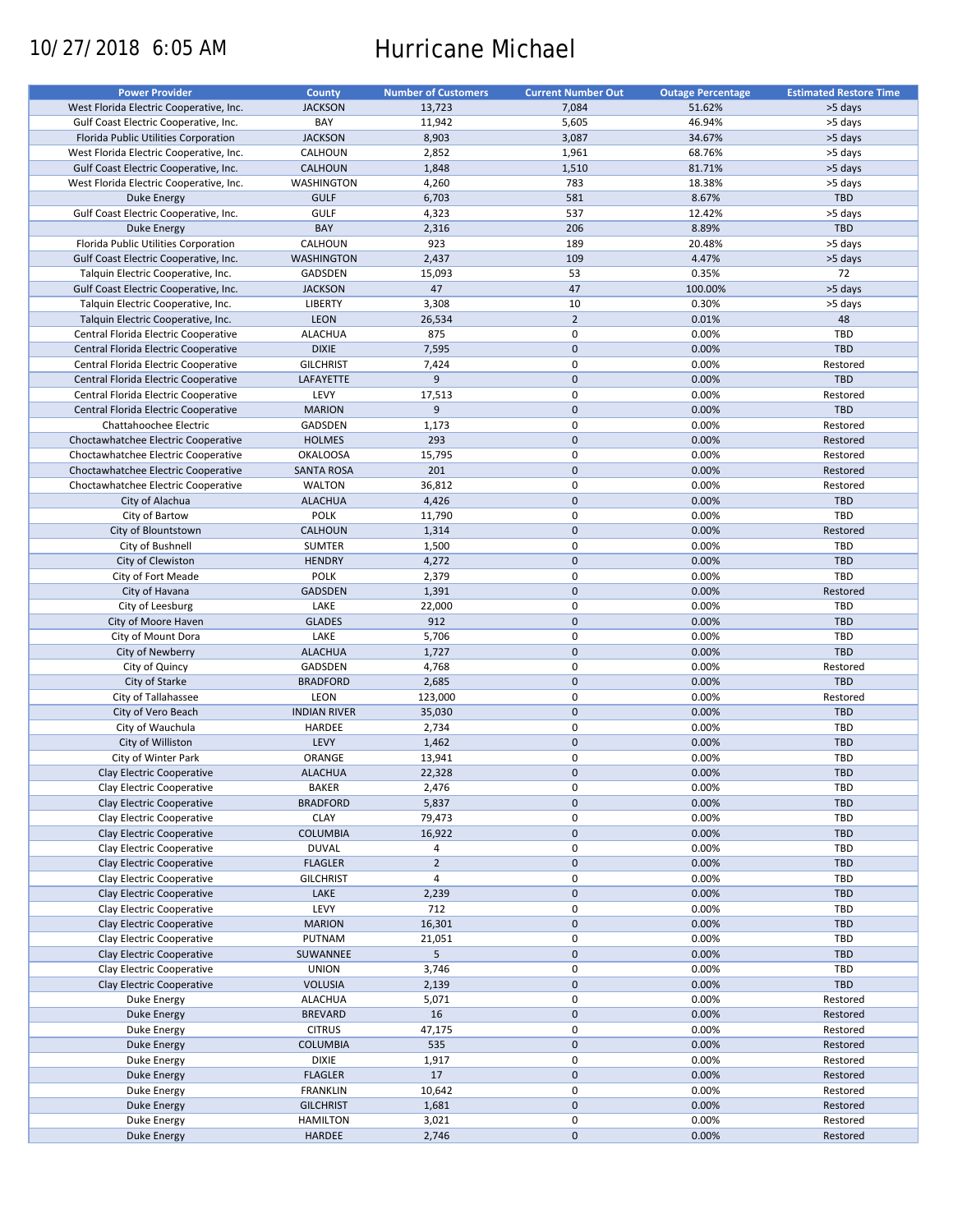## 10/27/2018 6:05 AM Hurricane Michael

| Duke Energy                                        | <b>HERNANDO</b>     | 11,823    | $\mathsf 0$  | 0.00% | Restored   |
|----------------------------------------------------|---------------------|-----------|--------------|-------|------------|
|                                                    | <b>HIGHLANDS</b>    |           | $\mathbf 0$  |       | Restored   |
| <b>Duke Energy</b>                                 |                     | 54,128    |              | 0.00% |            |
| Duke Energy                                        | HILLSBOROUGH        | 24        | $\mathbf 0$  | 0.00% | Restored   |
|                                                    |                     |           |              |       |            |
| <b>Duke Energy</b>                                 | <b>JEFFERSON</b>    | 4,829     | $\mathbf 0$  | 0.00% | Restored   |
| Duke Energy                                        | LAFAYETTE           | 880       | 0            | 0.00% | Restored   |
|                                                    |                     |           |              |       |            |
| Duke Energy                                        | LAKE                | 85,247    | $\mathbf 0$  | 0.00% | Restored   |
| Duke Energy                                        | LEON                | 66        | 0            | 0.00% | Restored   |
|                                                    | LEVY                |           | $\mathbf 0$  |       |            |
| <b>Duke Energy</b>                                 |                     | 3,840     |              | 0.00% | Restored   |
| <b>Duke Energy</b>                                 | <b>MADISON</b>      | 4,037     | 0            | 0.00% | Restored   |
|                                                    |                     |           |              |       |            |
| <b>Duke Energy</b>                                 | <b>MARION</b>       | 66,784    | $\mathbf 0$  | 0.00% | Restored   |
| Duke Energy                                        | ORANGE              | 370,927   | 0            | 0.00% | Restored   |
|                                                    |                     |           |              |       |            |
| <b>Duke Energy</b>                                 | <b>OSCEOLA</b>      | 48,545    | $\mathbf 0$  | 0.00% | Restored   |
| Duke Energy                                        | PASCO               | 140,774   | 0            | 0.00% | Restored   |
|                                                    |                     |           |              |       |            |
| <b>Duke Energy</b>                                 | PINELLAS            | 526,150   | $\mathbf 0$  | 0.00% | Restored   |
| Duke Energy                                        | <b>POLK</b>         | 103,167   | 0            | 0.00% | Restored   |
|                                                    |                     |           |              |       |            |
| <b>Duke Energy</b>                                 | SEMINOLE            | 154,215   | $\mathbf 0$  | 0.00% | Restored   |
| <b>Duke Energy</b>                                 | <b>SUMTER</b>       | 10,453    | 0            | 0.00% | Restored   |
|                                                    |                     |           |              |       |            |
| <b>Duke Energy</b>                                 | SUWANNEE            | 833       | $\mathbf 0$  | 0.00% | Restored   |
| Duke Energy                                        | <b>TAYLOR</b>       | 6,261     | $\mathbf 0$  | 0.00% | Restored   |
|                                                    |                     |           |              |       |            |
| <b>Duke Energy</b>                                 | <b>VOLUSIA</b>      | 81,049    | $\mathbf 0$  | 0.00% | Restored   |
| <b>Duke Energy</b>                                 | WAKULLA             | 7,063     | 0            | 0.00% | Restored   |
|                                                    |                     |           |              |       |            |
| Escambia River Electric Cooperative, Inc.          | <b>ESCAMBIA</b>     | 3,452     | $\mathbf 0$  | 0.00% | TBD        |
| Escambia River Electric Cooperative, Inc.          | <b>SANTA ROSA</b>   | 7,544     | 0            | 0.00% | TBD        |
|                                                    |                     |           |              |       |            |
| Florida Keys Electric Cooperative                  | <b>MONROE</b>       | 31,941    | $\mathbf 0$  | 0.00% | TBD        |
| Florida Power and Light Company                    | <b>ALACHUA</b>      | 1,245     | $\mathsf 0$  | 0.00% | TBD        |
|                                                    |                     |           |              |       |            |
| Florida Power and Light Company                    | <b>BAKER</b>        | 5,516     | $\mathbf 0$  | 0.00% | TBD        |
|                                                    |                     |           |              |       |            |
| Florida Power and Light Company                    | <b>BRADFORD</b>     | 4,070     | 0            | 0.00% | TBD        |
| Florida Power and Light Company                    | <b>BREVARD</b>      | 312,828   | $\mathbf 0$  | 0.00% | TBD        |
|                                                    |                     |           |              |       |            |
| Florida Power and Light Company                    | <b>BROWARD</b>      | 939,530   | $\pmb{0}$    | 0.00% | TBD        |
| Florida Power and Light Company                    | <b>CHARLOTTE</b>    | 116,579   | $\mathbf 0$  | 0.00% | TBD        |
|                                                    |                     |           |              |       |            |
| Florida Power and Light Company                    | <b>CLAY</b>         | 910       | 0            | 0.00% | TBD        |
| Florida Power and Light Company                    | <b>COLLIER</b>      | 215,499   | $\mathbf 0$  | 0.00% | <b>TBD</b> |
|                                                    |                     |           |              |       |            |
| Florida Power and Light Company                    | COLUMBIA            | 14,144    | 0            | 0.00% | TBD        |
| Florida Power and Light Company                    | <b>DESOTO</b>       | 16,855    | $\mathbf 0$  | 0.00% | TBD        |
|                                                    |                     |           |              |       |            |
| Florida Power and Light Company                    | <b>DUVAL</b>        | 9         | 0            | 0.00% | TBD        |
| Florida Power and Light Company                    | <b>FLAGLER</b>      | 59,608    | $\mathbf 0$  | 0.00% | <b>TBD</b> |
|                                                    |                     |           |              |       |            |
| Florida Power and Light Company                    | <b>GLADES</b>       | 3,508     | $\mathbf 0$  | 0.00% | TBD        |
| Florida Power and Light Company                    | <b>HARDEE</b>       | 33        | 0            | 0.00% | TBD        |
|                                                    |                     |           |              |       |            |
| Florida Power and Light Company                    | <b>HENDRY</b>       | 9,892     | 0            | 0.00% | TBD        |
| Florida Power and Light Company                    | <b>HIGHLANDS</b>    | 519       | $\mathbf 0$  | 0.00% | <b>TBD</b> |
|                                                    |                     |           |              |       |            |
| Florida Power and Light Company                    | <b>INDIAN RIVER</b> | 57,796    | $\mathsf 0$  | 0.00% | TBD        |
| Florida Power and Light Company                    | LEE                 | 266,497   | $\mathbf 0$  | 0.00% | TBD        |
|                                                    |                     |           |              |       |            |
| Florida Power and Light Company                    | MANATEE             | 188,203   | 0            | 0.00% | TBD        |
| Florida Power and Light Company                    | <b>MARTIN</b>       | 94,739    | $\mathbf 0$  | 0.00% | TBD        |
|                                                    |                     |           |              |       |            |
| Florida Power and Light Company                    | MIAMI-DADE          | 1,138,406 | 0            | 0.00% | TBD        |
|                                                    |                     |           |              |       |            |
| Florida Power and Light Company                    | <b>MONROE</b>       | 94        | $\mathbf{0}$ | 0.00% | TBD        |
| Florida Power and Light Company                    | NASSAU              | 22,701    | 0            | 0.00% | TBD        |
|                                                    |                     |           |              |       |            |
| Florida Power and Light Company                    | <b>OKEECHOBEE</b>   | 20,142    | 0            | 0.00% | TBD        |
| Florida Power and Light Company                    | ORANGE              | 3         | 0            | 0.00% | TBD        |
|                                                    |                     |           |              |       |            |
| Florida Power and Light Company                    | <b>OSCEOLA</b>      | 3         | 0            | 0.00% | TBD        |
| Florida Power and Light Company                    | PALM BEACH          | 750,041   | 0            | 0.00% | TBD        |
|                                                    |                     |           |              |       |            |
| Florida Power and Light Company                    | PUTNAM              | 20,144    | $\mathbf 0$  | 0.00% | TBD        |
| Florida Power and Light Company                    | SARASOTA            | 270,158   | $\mathbf 0$  | 0.00% | TBD        |
|                                                    |                     |           |              |       |            |
| Florida Power and Light Company                    | SEMINOLE            | 55,586    | 0            | 0.00% | TBD        |
| Florida Power and Light Company                    | ST. JOHNS           | 91,015    | 0            | 0.00% | TBD        |
|                                                    |                     |           |              |       |            |
| Florida Power and Light Company                    | ST. LUCIE           | 129,369   | $\mathbf 0$  | 0.00% | TBD        |
| Florida Power and Light Company                    | SUWANNEE            | 5,025     | 0            | 0.00% | TBD        |
|                                                    |                     |           |              |       |            |
| Florida Power and Light Company                    | <b>UNION</b>        | 1,637     | $\mathbf 0$  | 0.00% | TBD        |
| Florida Power and Light Company                    | VOLUSIA             | 179,598   | 0            | 0.00% | TBD        |
|                                                    |                     |           |              |       |            |
| Florida Public Utilities Corporation               | <b>LIBERTY</b>      | 773       | $\mathbf 0$  | 0.00% | >5 days    |
| Florida Public Utilities Corporation               | NASSAU              | 15,989    | 0            | 0.00% | Restored   |
|                                                    |                     |           |              |       |            |
| Fort Pierce Utilities Authority                    | ST. LUCIE           | 27,630    | $\mathbf 0$  | 0.00% | TBD        |
| Gainesville (Gainesville Regional Utilities - GRU) | <b>ALACHUA</b>      |           | 0            | 0.00% | TBD        |
|                                                    |                     | 94,473    |              |       |            |
| Glades Electric Cooperative, Inc.                  | <b>GLADES</b>       | 3,015     | $\mathbf 0$  | 0.00% | TBD        |
|                                                    |                     |           |              |       |            |
| Glades Electric Cooperative, Inc.                  | HARDEE              | 0         | 0            |       | TBD        |
| Glades Electric Cooperative, Inc.                  |                     | 3,530     | $\mathbf 0$  | 0.00% | TBD        |
|                                                    | <b>HENDRY</b>       |           |              |       |            |
|                                                    |                     |           |              |       |            |
| Glades Electric Cooperative, Inc.                  | <b>HIGHLANDS</b>    | 7,321     | 0            | 0.00% | TBD        |
|                                                    |                     |           | $\mathbf 0$  |       |            |
| Glades Electric Cooperative, Inc.                  | <b>OKEECHOBEE</b>   | 2,278     |              | 0.00% | TBD        |
| Green Cove Springs Electric                        | <b>CLAY</b>         | 3,889     | 0            | 0.00% | TBD        |
| Gulf Coast Electric Cooperative, Inc.              | <b>WALTON</b>       | 100       | $\mathbf 0$  | 0.00% | TBD        |